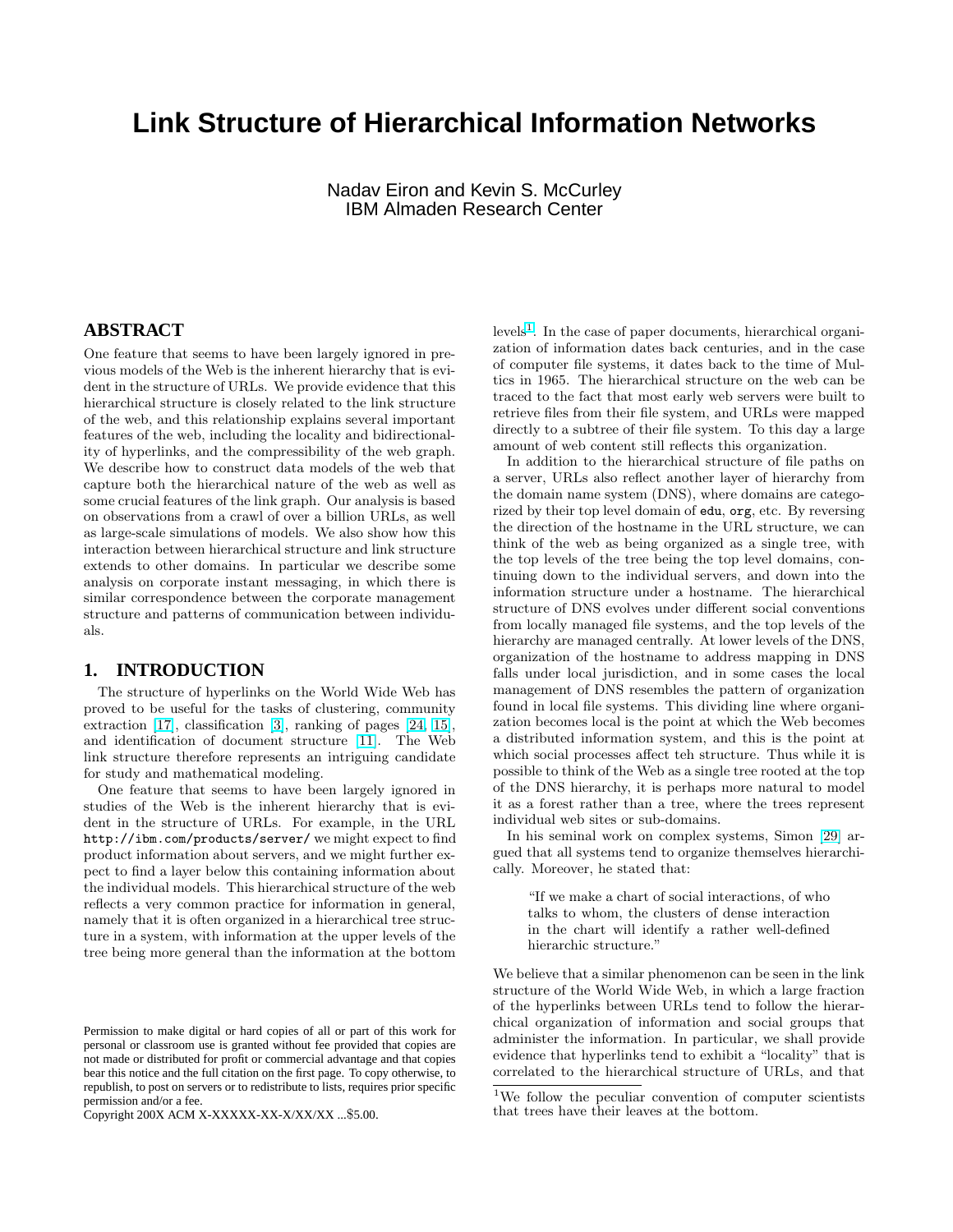many features of the organization of information in the web are predictable from knowledge of the hierarchical structure.

Our contributions are in three areas. First, we describe the results of some statistical analysis carried out on an extremely large sample from the World Wide Web. We then point out how previous models of the web fail to adequately predict some important characteristics of the web, including the correlation between hierarchical structure and link structure, a measure of entropy for links (as evidenced by compressibility of the web graph), the growth of individual web sites, and bidirectionality of links on the web. We then describe a new hierarchical approach to modeling the web that incorporates these characteristics. Our primary focus is on describing a class of models and how the observed structure is reflected in the model, rather than on precise mathematical analysis of a particular abstract model.

We believe that the hierarchical structure is at least as important as the hyperlink structure for understanding the organization of information on the web. Moreover, the interaction between the hierarchical structure and the hyperlink structure reveals even more than the individual structures by themselves. It is therefore important to understand how they relate to each other, and may be helpful in understanding the significance of hyperlinks and hierarchies themselves. In the case of the World Wide Web there is an obvious hierarchical structure, but it is clearly not the only taxonomy that can be constructed, and we expect that link information can also aid in automatic identification of hierarchical structure as well as improved algorithms for classification of hypertext [\[7\]](#page-9-0).

While the motivation for this work arises from the information structure of the World Wide Web, we expect this feature to appear in other information networks for which there is an obvious hierarchical information organization, e.g., scientific citations, legal citations, patent citations, etc. Moreover, we expect that it will also apply to certain types of social networks, and in Section [9](#page-8-0) we consider the specific case of social networks formed in corporate instant messaging, for which there is a natural hierarchical structure.

The rest of the paper is structured as follows. In the next section we review some previous work on models of the web and information systems. In section [3](#page-2-0) we describe the data set and methodology that is used for our observations and experiments. In Section [4](#page-2-0) we describe some previous work on modeling of random trees and forests, and its relationship to modeling of the web. In section [5](#page-4-0) we discuss locality measures for hyperlinks, and evidence for the fact that this locality follows the URL hierarchy. In section [6](#page-5-0) we examine the situation in which links are bidirectional. In section [7](#page-5-0) we outline our requirements for a model of the Web, and describe our hierarchical paradigm for modeling of the web. In Section [8](#page-6-0) we describe a measure of entropy for links under different models, and compare our model to others. In Section [9](#page-8-0) we describe some analysis on corporate instant messaging logs and how the same phenomenon between hierarchy and links occurs in other realms. We conclude in Section [10](#page-8-0) with a summary and some opportunities for future work.

### **2. PREVIOUS MODELS OF THE WEB**

In recent years there has been an explosion of published literature on the subject of models for networked systems, including the World Wide Web, social networks, technological networks, and biological networks. For coverage of this we refer the reader to the survey by Newman [\[23\]](#page-9-0). Much of this work is in the spirit of Simon's work on complex systems; attempting to explain various features such as degree distribution that are ubiquitous across very different kinds of systems. Examples include:

- Small world structure Most pairs of nodes are connected by relatively short paths.
- Degree distributions In-degrees and out-degrees of nodes often appear to have a heavy-tailed distribution,
- Transitivity the neighbors of a node are often neighbors of each other, producing graphs that have a relatively large number of "triangles".
- Community The graph contains subsets with relatively high density of edges between nodes in the subset, but relatively low density of edges between nodes in different subsets.

Beyond these generic characteristics that show up across many different classes of networks, there are other features that may be unique to a particular type of network such as the World Wide Web. Some of these are due to the directed nature of the Web, but others are specific to the structure of information that the Web represents. A complete survey of previous evolutionary models for the World Wide Web is beyond the scope of this paper, and once again we refer the reader to the survey by Newman [\[23\]](#page-9-0) to summarize the developments up until 2003.

Models of the web are generally defined as stochastic processes in which edges and nodes are added to the graph over time in order to simulate the evolution of the web (or any other network). Such models fall broadly into two categories. The first category is those that rely upon Price's concept of cumulative advantage, also sometimes referred to as preferential attachment or "the rich get richer". In this model, the probability of adding an edge with a given destination and/or source is dependent on the existing in or out degree of the node (usually in a linear fashion). The linear dependence on the existing degree can be varied to incorporate a mixture of two processes, in which cumulative advantage is mixed with some fraction of uniform assignments of edges [\[25\]](#page-9-0). The second class of models uses a notion of evolving copying, in which the destinations for edges from a node are copied as a set from an existing node chosen under some distribution [\[16\]](#page-9-0).

In section [7](#page-5-0) we will present a new paradigm for constructing models of information networks that incorporates their hierarchical structure. It is our hope that by breaking the web down into the component features of site size, hierarchical structure of information, and link structure, we will present a useful paradigm for future analysis that incorporates multiple features of the web. It should be noted that the hierarchical evolution of structure can be combined with previous techniques of cumulative advantage or copying.

A hierarchical model of the web was previously suggested by Laura et. al. [\[18\]](#page-9-0). In their model, every page that enters the graph is assigned with a constant number of abstract "regions" it belongs to, and is allowed to link only to vertices in the same region. This forces a degree of locality among the vertices of the graph, though the definition of regions is unspecified, and the model artificially controls connections between these regions. In our model, we use the explicit hierarchy implied in the structure of URLs to establish the regions, which reflects a social division by organization.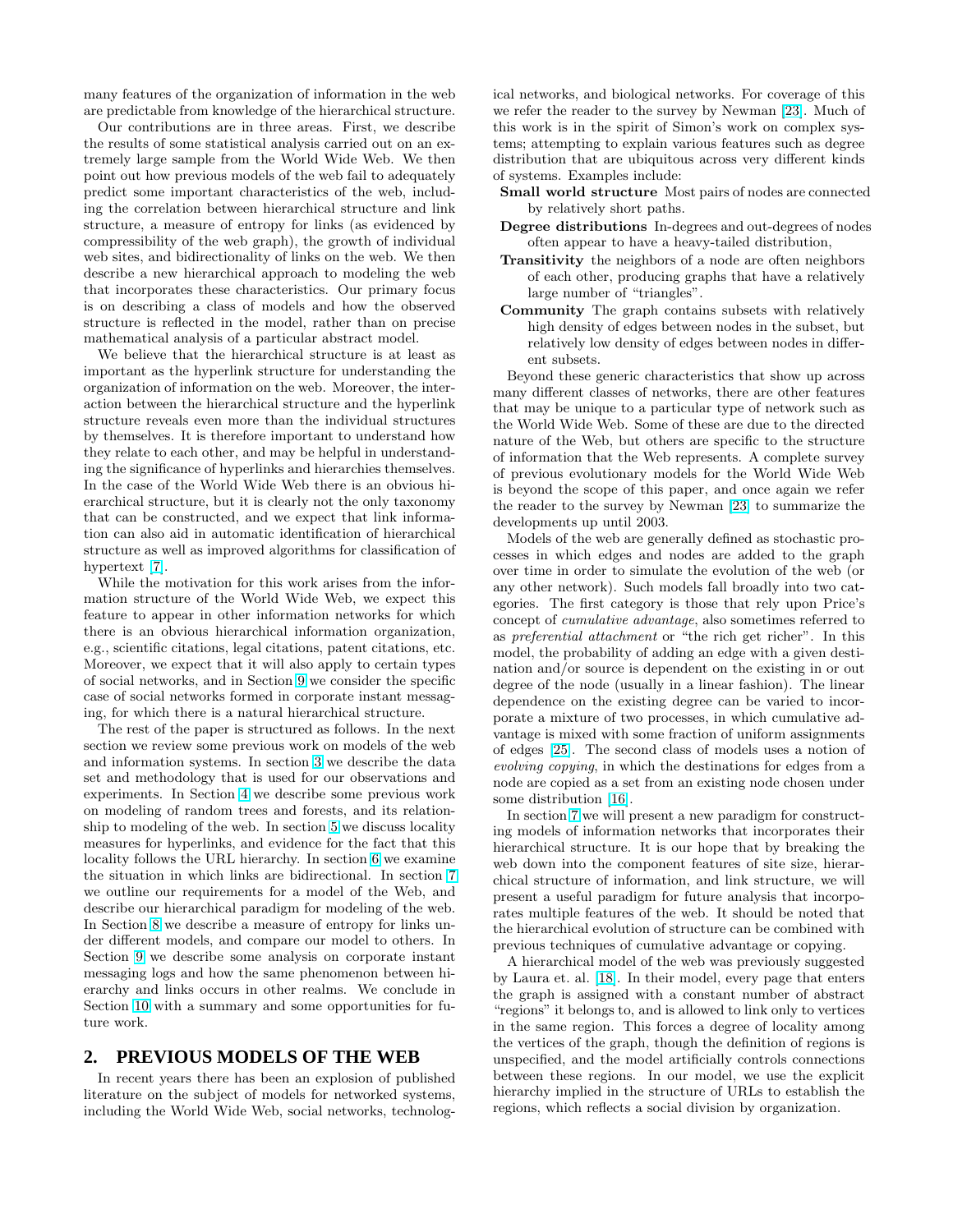<span id="page-2-0"></span>Another recent model that incorporates hierarchical structure was proposed in [\[28\]](#page-9-0). Their model is generated in a very regular fashion, by starting with a small graph of five nodes, and replicating it five times, and joining these replicas together, and recursing this procedure. The resulting graph is shown to exhibit a clustering coefficient that resembles many real networks. Another recent model that results in a hierarchical organization of nodes was proposed in [\[6\]](#page-9-0). In both cases the models are fairly simple, and are designed to produce some specific generic properties such as clustering coefficient and degree distributions.

## **3. EXPERIMENTAL METHODOLOGY**

Our observations are based on examination of a large subset of the Web that has been gathered at IBM Almaden since 2002. At the time of our experiments, the crawl had discovered at least 5.6 billion URLs on over 48 million hosts. For our analysis of tree structure we used the complete set of URLs, and for our analysis of link structure we used the first billion crawled URLs. For some of our experiments, we sampled from among the crawled URLs in smaller proportion in order to keep the computations manageable. Our goal was to use as large a data set as possible in order to provide assurance that our observations are fairly comprehensive. Even with such a large data set, observations about the World Wide Web are complicated by the fact that the data set is constantly changing, and it is impossible to gather the entire web. The characteristics of the data set are also influenced by the crawl strategy used. The algorithm used by our crawler is fairly standard, by keeping a set of hosts active at one time, and crawling in round robin fashion from this set of hosts. After a time, these sites are evicted, to be replaced by other sites. The crawl order is well approximated by a breadth first search.

More than 40% of the URLs discovered in our crawl contain a ? character in them, which proves to be a crucial consideration in our study. Such URLs are often used to fetch the results of a database query, with arguments following the ? to indicate the data that is requested. Unfortunately, an increasing number of web sites use such URLs to retrieve standard textual content, encode session IDs, or indicate viewer preferences, and it is extremely difficult to distinguish these cases. Moreover, even if the URL lacks a ? character, the content may still come from a relational database query that is encoded using a different convention. Because the purpose of this study is to investigate the relationship between hyperlinks and hierarchical organization of knowledge, we excluded URLs containing a ? from our study altogether. As the web continues to grow, we expect this feature to become increasingly important.

We found that a significant fraction of the sites and pages from the crawl were pornographic in nature. The structure of these sites and the links between them is driven by a different social process from the rest of the web. In particular they are aggressive in their attempt to enhance their search engine rankings, and search engines are aggressive in their efforts to remove them. For these reasons, we used a simple classification scheme to remove these from our experimental set. We also chose to exclude URLs from our link analysis if they do not represent hypertext content (e.g., postscript, images, and other data types), as they represent leaf nodes without outlinks.

## **4. THE WEB FOREST**

At a coarse level of granularity, we can think of the web as a collection of hosts that grow more or less independently of each other. The distribution of the number of URLs per host is shown in Figure [1.](#page-3-0) The number of URLs per host was previously studied by Adamic and Huberman [\[14\]](#page-9-0), who hypothesized that the growth of an individual web site is modeled as a multiplicative process, resulting in a lognormal distribution. This provides a model of the web as a mixture multiplicative processes, leading to a power law tail for the distribution. Indeed, our data in Figure [1](#page-3-0) seems to exhibit a power law distribution in the tail (though there is some variation with a hump in the middle).

The use of multiplicative models for web site growth can be formulated as follows. Let  $S(t)$  denote the size of a web site at time t, and let us hypothesize that  $S(t) = g(t)S(t-1)$ for  $t \geq 1$ . In this case we have that

$$
\log(S(t)) = \log(S(0)) + \sum_{i=1}^{t-1} \log(g(i)).
$$

If the  $g(i)$  are i.i.d., with finite mean and variance, then the central limit theorem suggests that  $log(S(t))$  would have an asymptotically normal distribution, which means that  $S(t)$ would have a lognormal distribution. This is the model was suggested in [\[14\]](#page-9-0), but there are several subtleties that underly this model (see [\[21\]](#page-9-0)). For one thing, the values of  $S(t)$  must be integers, which places somewhat unreasonable restrictions on the choice of  $g(t)$ . An alternative multiplicative model has been suggested by Reed (see also [\[21\]](#page-9-0)), giving rise to a double Pareto distribution that combines two Pareto distributions at an inflection point. In either case the tail of the distribution ends up being a power law, and the only question is how to model the data at the head of the distribution.

Note however that statistics on web site size distribution are strongly affected by crawl strategy, and in particular many of the hosts that appear to have few pages are either protected from crawling by the existence of a robots.txt file, or else they are merely a redirect to another site with a different name. Moreover, resource restrictions dictate that our crawl truncates extremely large sites. These issues are of little concern to us because we only seek to model information networks as they appear to data mining applications.

One appealing aspect of the multiplicative model is that  $S(t)$  is allowed to *shrink*, which is potentially important since web pages seem to disappear at a rapid rate. There are variations using this approach that can be proposed here, but the dynamics of the web seem to involve a number of complicated factors. For example, recent attempts to manipulate search engine rankings have led to a proliferation of many small cooperative sites that aggregate links to a single site in order to boost its rating, and these tend to distort observations of the size of sites.

Another complication of modeling the size of web sites arises from the growing presence of databases exposed through an HTTP interface. For example, if a relational database table is exposed through HTML content containing dynamic links to facilitate exploration of the table, then it may result in a number of URLs that is exponential in the number of rows and columns of the database table (reflecting the number of possible queries on the table). For sites constructed this way the rate of growth will be very bursty, and their web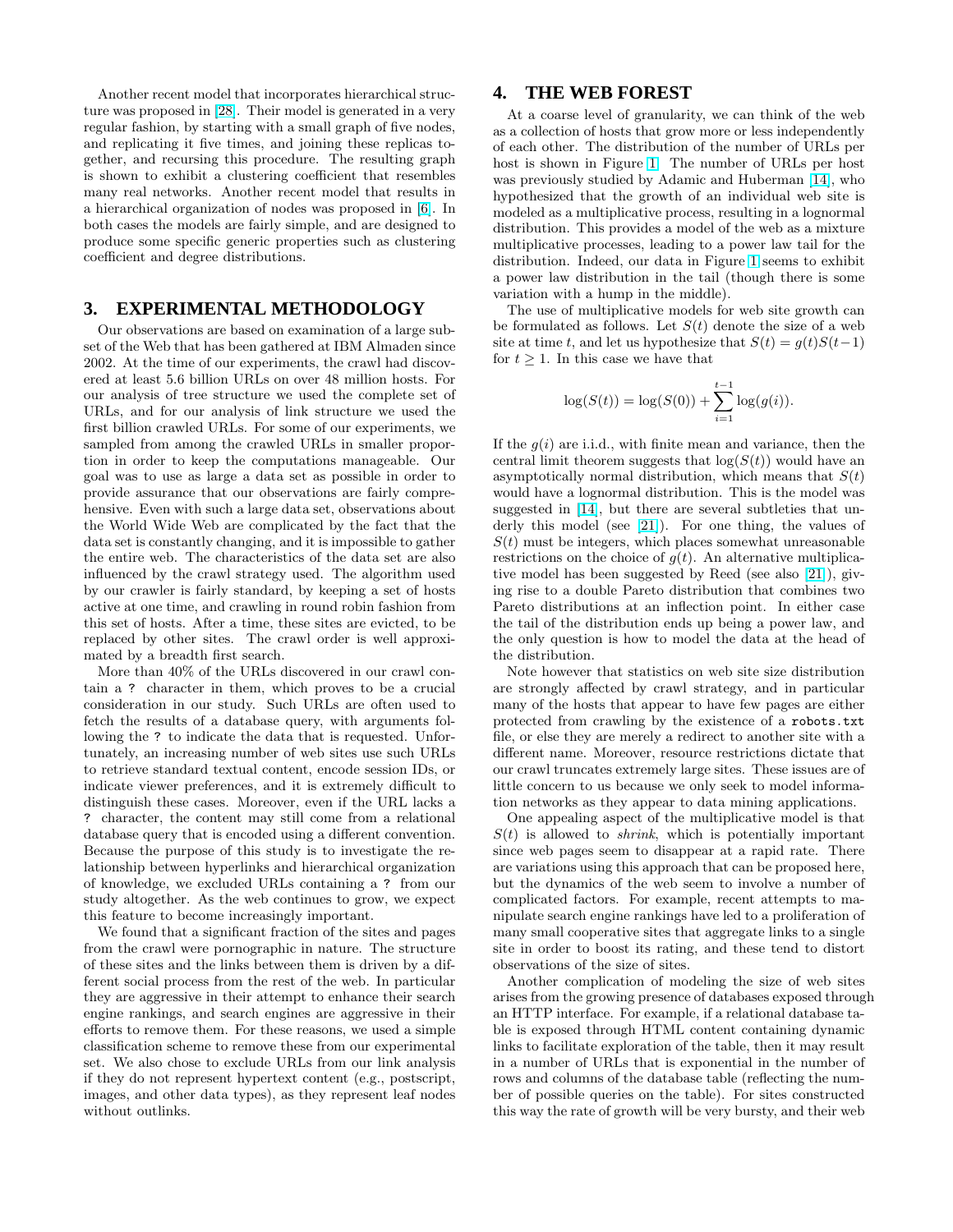<span id="page-3-0"></span>pages would tend to have a very regular pattern of links, and therefore would not be well modeled by the work described here. Since we are interested in hierarchical organization of information rather than relational organization of data, we have specifically excluded URLs from our study if they contain a ? character. This minimizes the effect of relational data exposed through HTTP, but there remain many issues to be worked out in modeling the size of web sites accurately.

#### **4.1 Tree shapes**

Also shown in Figure 1 is the distribution of the number of directories per site. Based on observations from 60 million URLs on 1.3 million sites, it was previously observed in [\[10\]](#page-9-0) that the size of directory subtrees at a given depth appears to follow a power law, which is consistent with our observations on a much larger data set. Note that in contrast with the distribution of URLs per site, the number of directories per site seems to behave more like a pure power law. We will return to this point in section 4.2.

Moving down the hierarchy, to the directory structure within hosts, one might wonder how the shapes of directory trees of web servers are distributed, and how the URLs on a web server are distributed among the directories. For this purpose, we sorted the static URLs in our set of 5.6 billion URLs by directory order. Then for each directory we computed the number of URLs that correspond to the files in that directory, the number of subdirectories, and the depth of the directory. The distribution of the number of URLs and the number of subdirectories (the fanout) is shown in Figure 2. Once again, the shapes of the distributions suggest that both of these are distributed as a power law distribution. Using the technique describe in [\[8\]](#page-9-0), we estimate that the probability of finding more than  $n$  URLs in a subdirectory is approximately  $c/n^{1.20}$  for large n, and the probability of finding more than  $d$  subdirectories of a directory is approximately  $c/d^{1.43}$ .



Figure 1: Number of pages and directories per host.

One might wonder whether the process of creating directories and creating URLs within the directory are correlated to each other, either positively or negatively, i.e., whether the existence of many URLs in a non-leaf directory is correlated to whether the directory has many (or few) subdirectories. In order to test this hypothesis, we computed a Goodman-Kruskal Gamma statistic [\[13\]](#page-9-0) on fanouts and URL counts for a sample of non-leaf directories from our data set. Our computations suggest that they are only slightly concordant, so it is probably safe to model them as independent processes.



Figure 2: Number of subdirectories of a directory and number of URLs within individual directories. Note that some internal node directories have no URLs in them.

## **4.2 Growth of Trees**

In order to understand the distribution of links in the hierarchy, we first need to understand the structure of directory trees for web sites. At least two models for the shape of random trees have been studied extensively, namely the class of random recursive trees and the class of plane-oriented random recursive trees (see [\[30\]](#page-9-0)). Random recursive trees are built up by selecting a node uniformly at random and attaching a new child to it. This class of trees results in a fanout distribution where  $Pr(\text{degree} = k) \sim 2^{-k}$ , and are thus unsuitable for describing the type of trees seen here. By contrast, the construction of plane oriented trees chooses a node with probability proportional to 1+degree, resulting in a fanout distribution where  $Pr(\text{degree} = k) \approx \frac{4}{(k+1)(k+2)(k+3)}$ , or  $\approx 4/k^3$  for large k. This therefore gives a power law for the fanout distribution, but with the wrong exponent. It is however a simple matter to modify the plane-oriented model to incorporate a mixture between cumulative advantage and uniform attachment in order to achieve a more realistic degree distribution for trees.

The web does not grow as a single tree however; it grows as a forest of more or less independent trees. Rather little has been written about models for random forests, but one model was studied in [\[4\]](#page-9-0). In their model, forests with node set  $\{1, \ldots, n\}$  are grown as follows. Designate 1 as a root, and in order to determine the vertex k for  $k = 2, 3, ..., n$ , we select y from  $\{0, 1, \ldots, k-1\}$  with probability  $p_k(y)$ . If  $y \in \{1, \ldots, n\}$  then we join k to y, and if  $y = 0$  then we designate k as a new root. Most of their results are however concerned with the special case of  $p_k(y) = 1/k$ , in analogy to the uniform random recursive tree model. Among other things, they proved that in this model the number of trees in a forest of size  $n$  nodes is asymptotically  $\log n$ . In our data set from the web, we found approximately 48 million trees (websites) in a forest of 417 million nodes (directories). For this reason alone, the model of [\[4\]](#page-9-0) does not seem appropriate as a model of the web forest, as it would have predicted a much smaller number of websites.

Random recursive forests were also considered by Mitzenmacher [\[22\]](#page-9-0), where his goal was to construct a model of file sizes in a file system. In his model, files are either created from scratch according to a fixed distribution, or else they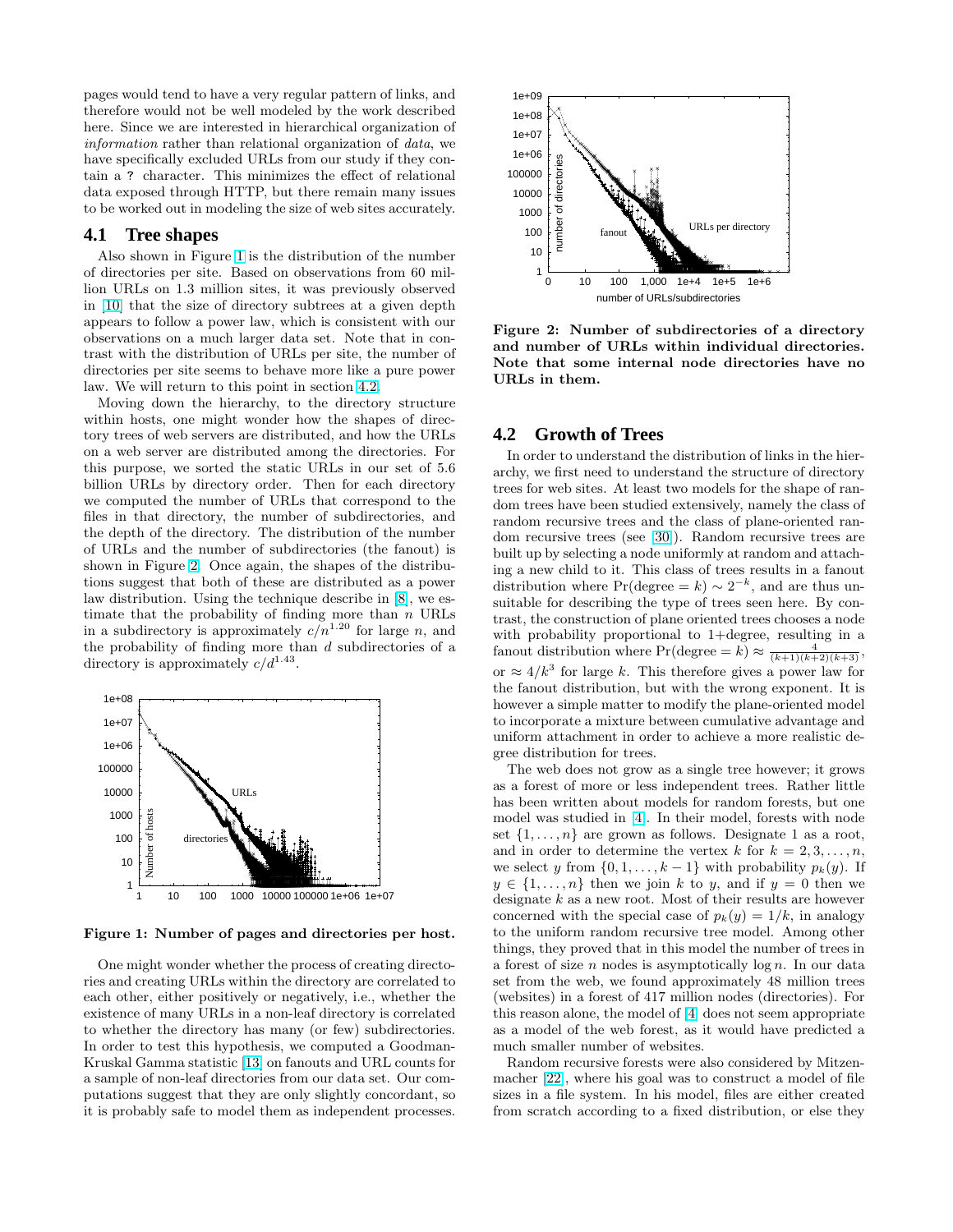<span id="page-4-0"></span>are created by copying an existing file and modifying it. The trees are then used to model the evolution of files, and he used a constant probability of creating a new root at each step, resulting in many more trees in the forest than the uniform recursive model of [\[4\]](#page-9-0). We adopt a similar strategy in our model of web forest growth, by maintaining a constant probability of creating a new web site at each time step. It may be the case that this probability will vary over time, but we leave this to future studies of web evolution.

Another potential problem is related to the fact that web sites tend to grow largely independent of each other, whereas in [\[4\]](#page-9-0) the placement of new leaves in the forest is dependent on the structure of the entire existing forest. In reality, the particular size of one web site usually has no bearing on the size of another web site (excluding mirrors and hosts within a single domain). For this reason we believe it is natural to model the growth of the forest as a collection of independent trees.

There are a number of interesting statistics that might be investigated concerning the growth of the web forest. One difference between the two classes of random trees is found in the number of leaves. For random recursive trees the expected number of leaves is asymptotically 1/2 the number of nodes, whereas for plane-oriented random recursive trees the expected number of leaves is asymptotically 2/3 of the number of nodes. In the case of our web sample, we found that for hosts with more than 10 directories, the average number of leaves was 60%, and across the entire web the number of leaves is 74%. Hence the presence of many small sites on the web with few directories contributes many of the leaves. Note also that the 60% figure agrees with our suggestion to interpolate between plane-oriented trees and uniform recursive trees.

# **5. LINK LOCALITY**

It has been observed in various contexts that links on the web seem to exhibit various forms of "locality". We loosely use the term locality to mean that links tend to be correlated to pages that are "nearby" in some measure. The locality of links in the web is important for various applications, including the extraction of knowledge on unified topics and the construction of efficient data structures to represent the links. We shall consider the latter issue in Section [8.](#page-6-0)

In practice there are various measures of locality that one might consider. Watts and Strogatz defined the concept of a clustering coefficient, and similar measures have been studied by others (see [\[23,](#page-9-0) § IIIB]). The clustering coefficient is a local measure of how often a page will link to two pages that link to each other, although it is usually studied in the context of undirected graphs. Experiments by Adamic [\[1\]](#page-9-0) on a set of 100 million Web pages in 1998 showed that the clustering coefficient for the Web is relatively large, and this provides at least one form of evidence for locality in links.

These measures provide evidence of a form of locality in the Web, but they do not shed much light on the process that creates the locality, and are therefore difficult to explain directly by a model. Davison [\[9\]](#page-9-0) and Menczer [\[20\]](#page-9-0) have studied a more natural measure of locality in the form of "topical locality", based on the observation that pages linked to or from a given page are usually on a similar topic. A similar point of view can be found in work toward identifying community structure in the web [\[16\]](#page-9-0).

## **5.1 Locality and Hierarchy**

None of these measures take into account the purposes for which links are created. We believe that much of the locality of links can be explained by a very strong correlation between the process of creating links and that of growing the hierarchy of a web site. Specifically, links can be of two types: navigational links within a cohesive set of documents, and informational links that extend outside the corpus developed by the author. Navigational links can further be broken down into templatized links designed to give web pages a common look and feel, and informational links that facilitate exploration of a body of knowledge.

We can categorize links to be one of several types based on the relative placement of the source and destination within the hierarchies, and divide them into six distinct types: Self loops, Intra-directory links, Up and Down links (those that follow the directory hierarchy), Across links (all links within a host that are not of the other types), and External links that go outside of the site. The second column of Table [1](#page-5-0) shows the distribution of links into the various types, based on a sample of links from our entire corpus. This data clearly shows that external links are relatively rare, particularly when considering the fact that picking end points for links randomly by almost any strategy would result with almost all links being external. Note that when we limit ourselves to links for which we have crawled both ends, the fraction of external links is even smaller. This is partly because "broken" links are more common among external links, and partly because of our crawling strategy.

The discrepancy between the number of down and up links is perhaps surprising at first, but reflects several factors. First, many sites have every page equipped with a link to the top of the site (i.e., the starting point of the site), but downward links often target a single "entry page" in a directory [\[11\]](#page-9-0). Second, resource limitations on crawling and author-imposed restrictions on crawling via a robots.txt file will result in some down links being discovered without crawling the lower level pages to discover up links.

Another point one may consider when examining the distribution of links of the various types is the influence of normalizing the distribution by the number of possible targets of the various types. For example, in a random sample of approximately 100,000 web sites, we found that approximately 92% of the URLs appear at the leaves of the directory tree. Clearly, leaves cannot have outgoing "down" links.

How much does the tree structure dictate the distribution we see? To answer this question we picked a random sample of roughly 100,000 sites, and for each page, generated outlinks to other pages from the same site uniformly at random. We generated the same number of outlinks as the pages originally had. We compare this to the distribution of types of outlinks in general, normalized to exclude self-loops and external links, in Table [2.](#page-5-0) The data clearly shows a significantly higher number of links that follow the hierarchy (intra-directory, up and down links) in the real data, compared to what a random selection of targets will generate. This shows that the creation of links is highly correlated with the hierarchical structure of a web site.

Another measure of locality that bears some relationship to the hierarchical structure is the measure of directory distance. We consider a distance measure between URLs known as the "tree distance". This distance is calculated by considering the directory structure implicitly exposed in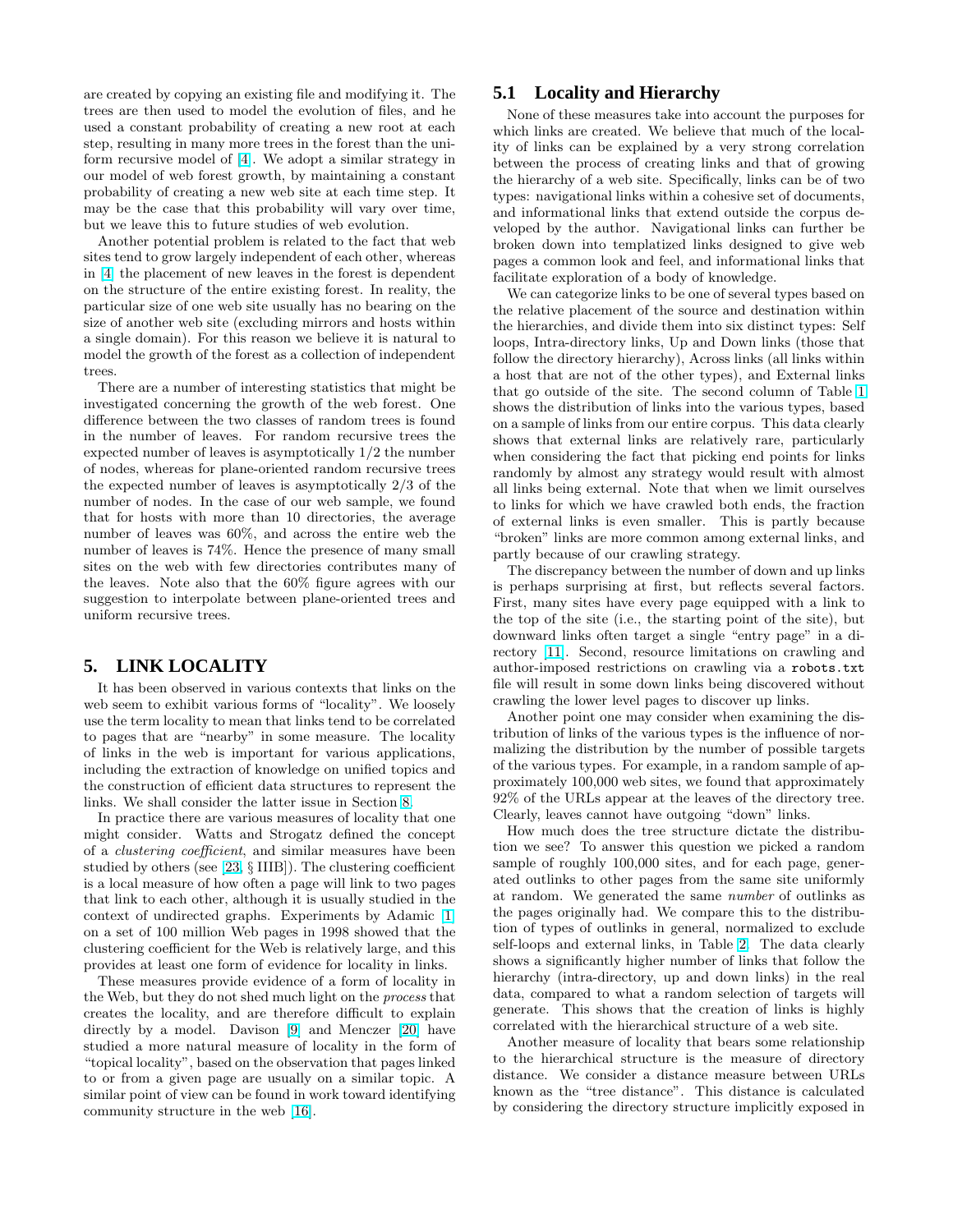| Type of link       | Static links | Both ends crawled | Bidirectional |
|--------------------|--------------|-------------------|---------------|
| Intra-directory    | 32.3%        | 41.1\%            | 80.3%         |
| Up                 | $9.0\%$      | 11.2%             | $4.5\%$       |
| Down               | 5.7%         | 3.9%              | 4.5%          |
| Across directories | 18.4%        | 18.7%             | 10.0%         |
| External to host   | 33.6%        | 25.0%             | $0.7\%$       |
| Total              | 5.1 billion  | 534893            | 156859        |

<span id="page-5-0"></span>Table 1: Distribution by type for a sample of links. Shown are a sample of links where both source and destination are static URLs, and the subset where both ends were crawled. In the final column we tabulate the number of bidirectional links. Self loops (which were not included in the sample) account for roughly 0.9% of the links.

| Type of link | Crawled links | Random links |
|--------------|---------------|--------------|
| Internal     | 48.6%         | 32%          |
| Up           | 13.6%         | 6%           |
| Down         | 8.6%          | 5%           |
| Across       | 22.7%         | 57%          |

Table 2: Distribution of intra-host links in our test corpus and in a randomly generated graph on a sample of sites. Random assignment produces a distinctly different distribution of link types.

a URL as a tree, and measuring the tree traversal distance between the directories (e.g., the number of directories between slashes that must be removed and appended to get from one URL to the other). For external links we add 1 for a change of hostname.

We hypothesized that links tend to span a short distance in this measure, and in order to test this we calculated the distances for a sample of links for which both the source and destination URL do not contain a ? character. Figure 3 shows the results of the distribution of tree distance from this data set. From this data it appears that links have a great deal of locality when distinguished by the tree distance. In each case it appears that the probability of a link covering a distance d appears to decrease exponentially in d, in spite of the fact that the number of eligible targets for a link initially increases with the distance.



Figure 3: Distribution of tree distance for hyperlinks. As distance increases, the probability of a hyperlink decreases.

## **6. HYPERLINK BIDIRECTIONALITY**

In order for two web pages to share links to each other, the authors must at least know of their existence. Thus if the pages are created at different times, the page created first must either be created with a "broken" link, or else it is later modified to include a link to the page created later. In the case when pages are created by different authors, either they must cooperate to create their shared links, or else one page must be modified after creation of the other. This may explain why many bidirectional links appear between pages that are authored by the same person at the same time.

For these experiments, we used roughly the first 600 million pages from the crawl. In order to examine the existence of bidirectional links in our corpus, we randomly sampled 1/64th of the URLs, recording the links between pairs of pages that had been crawled, and noting when there were links going in each direction between the pair of pages. The results, broken down by link type, are shown in Table 1. From this data we can draw several conclusions. First, bidirectional links are far more frequent than previous models would have predicted. Second, it is evident that the vast majority of bidirectional links occur in the same directory, and probably arise from simultaneous creation by the same author. Bidirectional links between pages on dissimilar sites are extremely rare and probably indicates a high degree of cooperation or at least recognition between the authors of the two pages.

### **7. HIERARCHY IN MODELS FOR THE WEB**

We believe that the approach to modeling the web should incorporate the social process of authorship, and the nature of social relationships within increasingly larger groups. Consider the social process by which a web site of a large company or university is built. At the lowest level we start with an individual who authors a few pages such as a personal page or a news release. The author of these pages may be a member of a small group, department, or family, in which there are other authors who contribute material. Continuing up the chain, a department or group might be part of a division, college, or physical location within a larger organization consisting of a university, company, or ISP. This larger organization can be grouped with other organizations of the same type, such as other universities under the edu domain, or other companies, or other domains in the same geographic region. As we move up the hierarchy of social structure, there is generally less social coordination between authors of pages.

The hierarchical structure of the social groups of authors of web information follows very closely the development of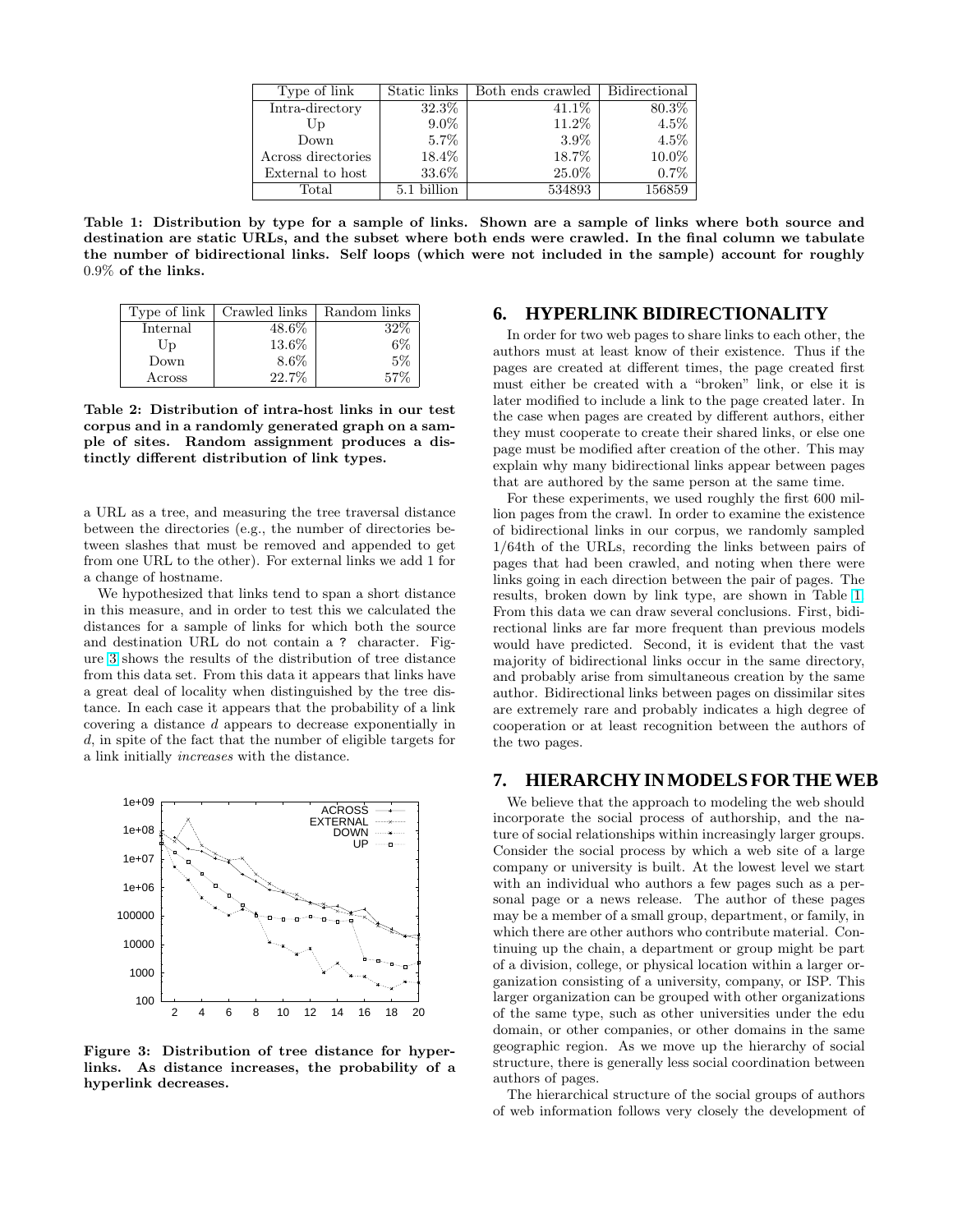<span id="page-6-0"></span>other social phenomenon as described by Simon [\[29\]](#page-9-0). In addition to this social hierarchy, web information often has a topical hierarchy associated with it that is often recognizable from the URL hierarchy. For example, and individual author will typically organize their files into directories, grouping them by topic. Users are often given access to a directory on a server, using file permissions to grant access to everything under that node of the tree. This combination of social hierarchy and filesystem hierarchy encapsulates a great deal of structure that we shall incorporate into our model of the World Wide Web.

### **7.1 Requirements for a Model**

Efforts to model complex systems usually have to make tradeoffs between accuracy and simplicity. Simple models generally lend themselves to direct mathematical analysis and extrapolation, but they often fail to adequately describe the many features that are present in a complex system. Complex models tend to defy direct analysis, but are better able to describe the system. For complex models, simulation is a viable alternative to direct analysis.

In seeking to model the Web, we consider the following axioms to be important, though the list is not exhaustive. First, it should be evolutionary, ideally including both birth and death processes. Next, the model should reflect the social and authorship processes that influence the World Wide Web. Third, the tail of the indegree distributions should exhibit a power-law. Outdegree distributions should also display a power-law tail, though they arise from a different process. Fourth, the model should reflect any inherent hierarchical organization of the system. Fifth, the model should exhibit a degree of locality in the link structure. Other desirable features include the existence of small communities of thematically related pages [\[16\]](#page-9-0), and the probability of a link being bidirectional being strongly correlated to the locality of links.

### **7.2 A Hierarchical Model of the Web**

We propose a model in which the web grows in two different (but related) ways. First, new hostnames get added to the web, and second, new URLs get added to existing hosts. We treat these processes separately, by evolving two graph structures for the forest directory structure and the hyperlinks. Sites themselves grow in a hierarchical fashion, with a site starting as a single URL, and growing into a tree. There are many variations on the procedure that we describe, and we defer discussion of these until after we describe the basic model.

We first describe how the forest structure is built. At each step in time a new URL is added to the Web. With probability  $\epsilon$ , this URL is added as a new tree (i.e., a new site), containing a single URL. With probability  $\eta$  we create a new directory on an existing site to put the URL into. With probability  $\gamma$  we pick an existing leaf directory (a directory that has no sub-directories) and add the new URL to it. Finally, with probability  $1 - \gamma - \epsilon - \eta$ , we pick an existing non-leaf directory and add the new URL to it. In the case where a new directory is to be created, we pick the parent directory uniformly at random with probability  $c_f$ , and with probability  $1-c_f$ , in proportion to the current fanout of the directory. When adding a URL to an existing directory, we pick a directory uniformly at random with probability  $c_s$ , and with probability  $1 - c_s$  with proportion to the number of URLs in the directory.

We now describe how the links are created. At the time that we create a URL, we create a single inlink to the newly created page (this makes the resulting graph connected). If the URL is created on a new site, the source for the inlink is chosen uniformly at random from all URLs in the graph. If it is created in an existing site, we pick a URL uniformly at random from the set of URLs in the directory where the new URL is attached and the directory immediately above it.

We now have to say how to create links from each newly created URL. We hypothesize the existence of five parameters that are preserved as the graph grows, namely the probabilities of a link being internal, up, down, across, or external. For each type of link  $t$  we have a fixed probability  $p_t$  that remains constant as the graph grows, and  $\sum_t p_t = 1$ . For each type of link we also have a fixed probability  $b_t$ that the link will be bidirectional. In assigning links from a page, we first decide the number of links in accordance with a hypothesized distribution on the outdegrees from pages. We expect that this distribution has a power law tail, but the small values are unimodal and dictated by the common conventions on page design (in our simulation we use the observed outdegree distribution averaged over all sites). For each created link we assign it a type t with probability  $p_t$ . We pick the target for the link from among the eligible URLs with a mix of uniform and preferential attachment, namely with probably  $\delta$  we choose one uniformly at random, and with probably  $1 - \delta$  we pick one with probability that is proportional to its existing indegree. If there are no eligible URLs to create a link to, then we simply omit the link (for example, in the case of attempting to create a down link from a URL at a leaf directory). If we create a link, then we create a backlink from that link with probability  $b_t$ .

The mix of uniform and preferential attachment for inlinks is designed to guarantee the power law distribution for indegree. There are endless variations on this model, including the incorporation of copying, a preference for linking to URLs that are a short distance away, preferences for linking to URLs that are at a given level of the directory tree, etc. The purpose of our exposition here is to propose a simple model that satisfies the hierarchical requirement mentioned previously.

## **8. LINK COMPRESSION AND ENTROPY**

It has been observed by several authors that the link graph is highly compressible [\[5,](#page-9-0) [27,](#page-9-0) [26\]](#page-9-0). Randall et al. [\[27\]](#page-9-0) report that it takes only 6 bits on average to store the outlinks from a set of 350 million pages (6 billion links), and more recently Boldi and Vigna [\[5\]](#page-9-0) have found encodings that use only 3 bits per link. If the links were random then of course this would not be possible, as an easy probabilistic argument says that at least 28 bits would be required to store a single link from each page, and this number would grow as  $log(N)$ for a graph with  $N$  nodes. One possible source of redundancy in the link structure may be attributed to the power law distribution of indegrees. However, it was observed by Adler and Mitzenmacher [\[2\]](#page-9-0) that a simple Huffman encoding scheme that exploits only this redundancy for compression of the web graph would still require  $\Omega(\log(N))$  bits to represent an edge in an N-node link graph. This suggests that there are other sources of redundancy in the link graph that allows for such high levels of compression.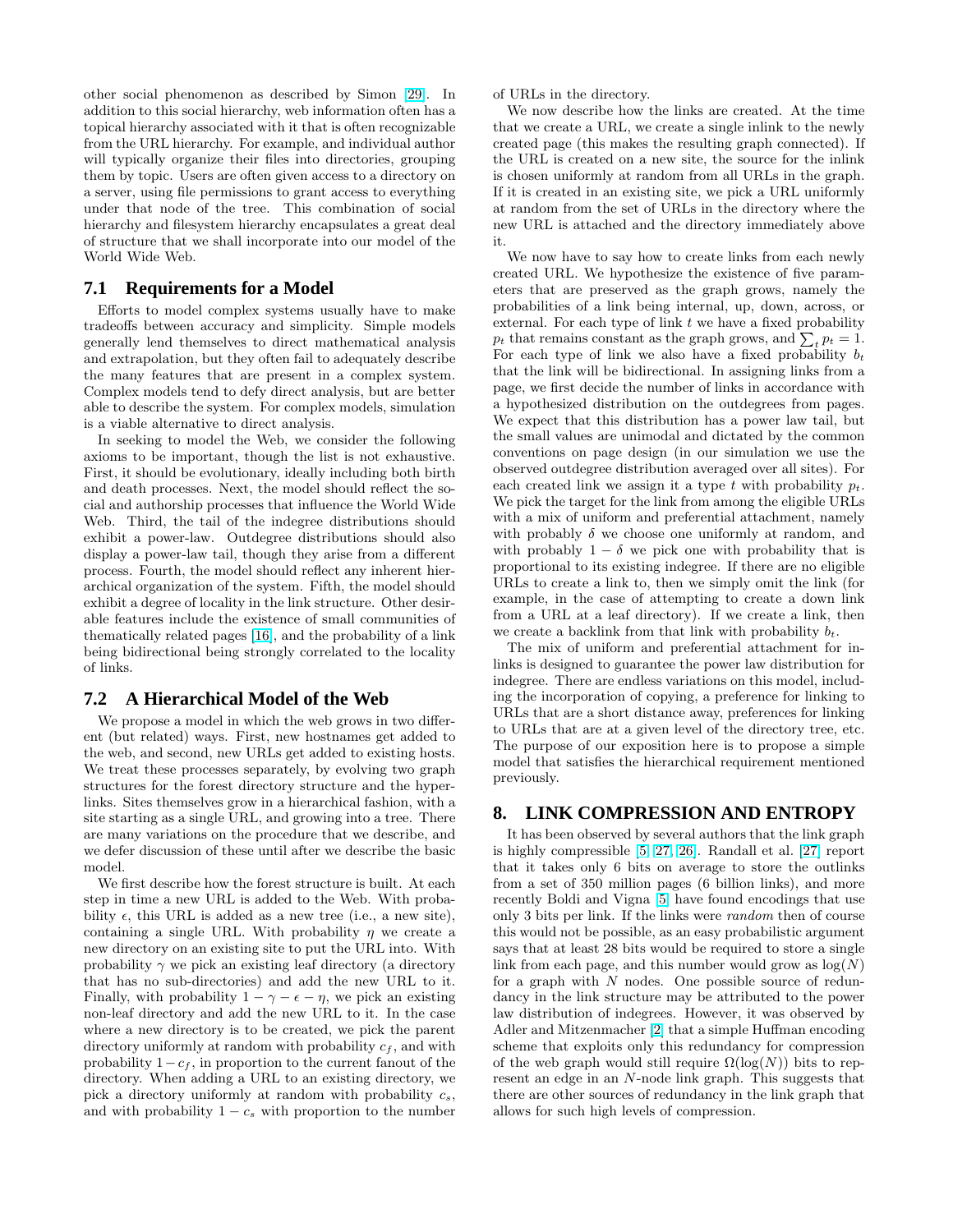In fact the hierarchical locality for links that we have observed is closely related to why such good compression schemes for the web graph are achievable. The primary method used in [\[27\]](#page-9-0) is to sort the URLs lexicographically, and encode a link from one URL to another by the difference between their positions in the list. This delta encoding is small precisely because the URLs of source and destination often agree on a long prefix of the strings, and are therefore close together in a lexicographic sort order. Since lexicographic order of URLs is a good approximation of directory order, the compressibility of the link graph is closely related to the locality of links in the hierarchical structure. This observation that locality is the source of compressibility of the web graph was also made in [\[2\]](#page-9-0).

To further explore the link between hierarchical structure and compression, we wish to examine how well various web models explain link compressibility. Rather than considering the various compression schemes devised (which are mostly based on the textual structure of the URLs, and are designed to facilitate efficient implementation), we concentrate on the information-theoretical measure of the entropy of the link graph. We choose to focus on the following entropy measure, which we call isolated destination entropy. We define the probability distribution whose entropy we measure as follows: First, the evolutionary model is used to grow a graph to a given number of nodes  $N$ . Then, we consider the distribution of the destination URLs that are linked to from each URL (where the distribution is over the set of all nodes in the graph). In other words, for each source URL  $v$ , we consider the distribution of the random variable  $D<sub>v</sub>$  whose values are the destinations of links originating at  $\upsilon$ .

Our motivation in picking the entropy measurement to be based on a static snapshot of the graph, rather than considering the entropy of the selection process employed by the various evolutionary model, is to mimic the conditions faced by a compression algorithm for a web. When compressing the web, a compression algorithm typically has no knowledge of the order in which URLs and links were created. Furthermore, we would like a measure of compressibility that is independent of the evolutionary model used, to allow for an apples-to-apples comparison of the various models. The isolated destination entropy is a lower bound on the compression that may be achieved by compression schemes that encode each destination independently of other destinations. It obviously also dictates a lower bound for more sophisticated methods.

This measure captures the redundancy in information that is present because outlinks from a given page are typically made to pages in the close proximity to the source page. However, this does not capture the more global phenomenon that makes pages that are close to each other in the hierarchy have links similar to each other. In fact, it does not even directly exploit the dependency between different pages linked to from the same page. The effects of this phenomenon are part of the explanation for the improvements over the Link2 scheme in [\[27\]](#page-9-0) achieved by schemes, such as the Link3 scheme in [\[27\]](#page-9-0), that use delta encodings between outlink lists of multiple pages.

Unfortunately, because of the complexity of the models and the fact that we are measuring entropy on snapshots of the graph, we are unable to analytically compute the isolated destination entropy. Instead, we provide empirical measurements for various models. To measure the isolated destination entropy we use each model to generate 225 random graphs, each containing a million nodes. Where applicable, we use the same arbitrary set of URLs (and hierarchical structure) for all graphs generated by a model, and only allow the link generation process to be driven by a pseudorandom number generator. We then sample a fraction of the nodes in all the graphs, and empirically estimate their average isolated destination entropy by calculating the entropy of the empirical distribution of outlinks from a node. We express our entropy measurement in bits per link, as is customary in works that describe compression schemes for the web graph [\[27,](#page-9-0) [2\]](#page-9-0). When comparing these results to the theoretical maximum entropy, one must note that because of the relatively small sample that we use relative to the domain of the random variable  $D_v$ , the upper bound on the entropy is much lower than the usual  $\log N$  for a graph with  $N$  nodes. Instead, if the average outdegree is  $d$ , and we generate m distinct graph,  $log(md)$  is an upper bound on the empirical isolated destination entropy we can expect This is because, on average, only md outlinks from any given node will be encountered in the sample.

The models we compare are the following:

- PAModel A preferential attachment model based on [\[19,](#page-9-0) [25\]](#page-9-0). In this model, the destination for outlinks is chosen by a mixture of preferential attachment and a uniform distribution over all previously cerated URLs.
- AMModel A copying model, similar to that of Kumar et al. [\[17\]](#page-9-0). Following Adler and Mitzenmacher's choice of parameters for this model labeled  $G_4$  [\[2\]](#page-9-0), we set the parameters for this model to copy links from zero to four previous nodes, where each link is copied with probability 0.5, and either one or two additional links are then added with the destination chosen uniformly at random.
- Hierarchical Model Our hierarchical web model as described in Section [7.2.](#page-6-0)

| Model        | <b>Empirical Entropy</b> | Max. Entropy |
|--------------|--------------------------|--------------|
| PAModel      | 11.72                    | 12.56        |
| AMModel      | 9.6                      | 12.05        |
| Hierarchical | 8.08                     | 12.49        |

Table 3: Empirical measurements of isolated destination entropy on graphs generated by three models. Measurements are based on sampling from 225 graphs for each model, of size one million nodes each.

Both PAModel and the hierarchical model require outdegrees to be drawn from a power law distribution. Rather than using a pure power law distribution, we use a sample of outdegrees from our web crawl to determine the "head" of the outdegree distribution in these models, with the tail being determined by a power law. This distribution has a mean of about 27 outlinks. The Hierarchical model exhibits a slightly lower average outdegree in practice, because some outlinks may not be feasible (e.g., uplinks from top level URLs, etc.). The results of our experiments are summarized in Table 3. The results clearly point out that the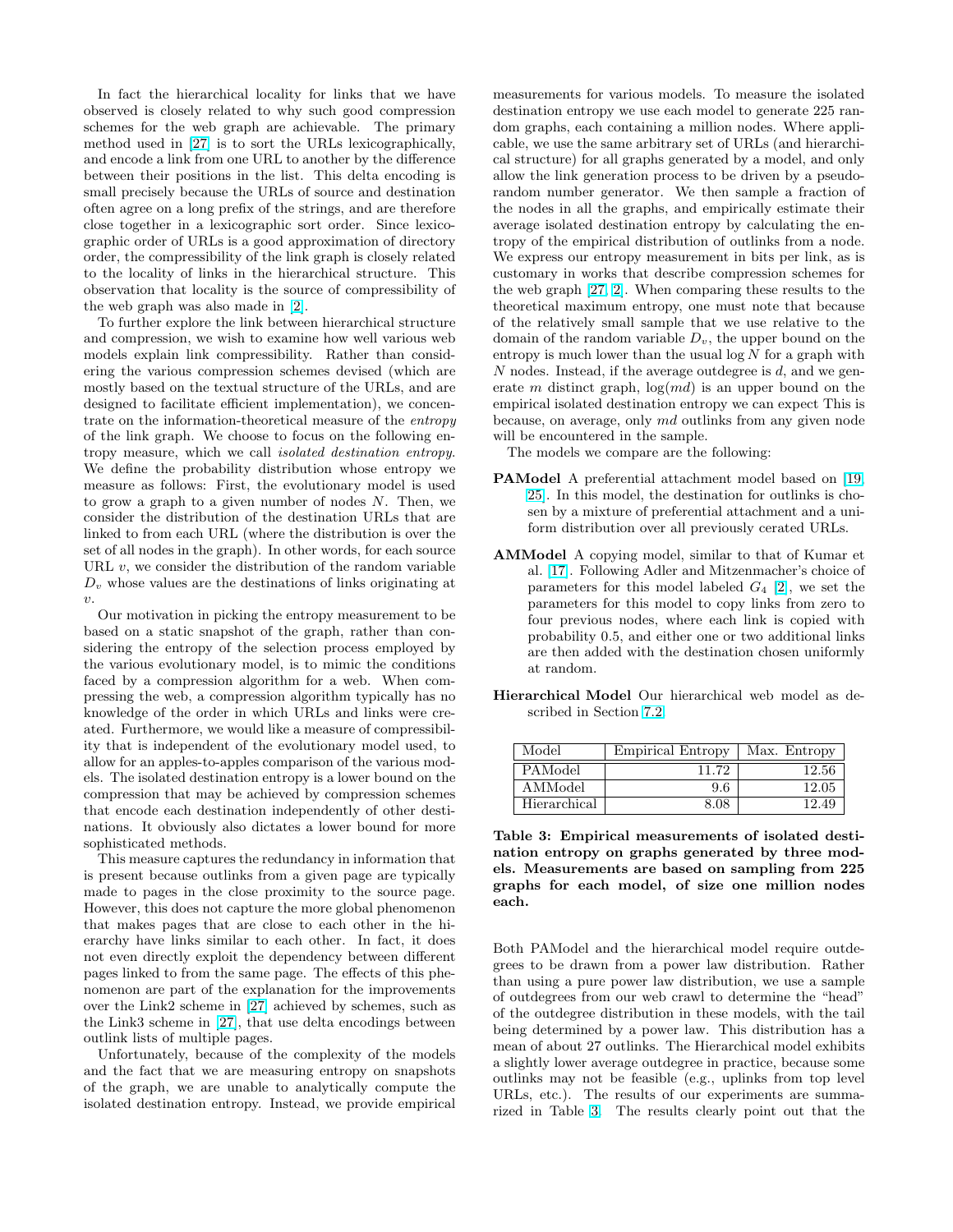<span id="page-8-0"></span>destinations for outlinks in our hierarchical web model are far less random than those generated by the previous models we compare against. The results also demonstrate that graphs generated by an evolutionary copying model tend to have a less random structure than graphs where link destinations are chosen through a preferential attachment process. This suggests that incorporating copying into the hierarchical model may reduce the uncertainty in link creation even further, and yield an even more realistic model, as far as the measure of compressibility of the link graph is concerned.

## **9. CORPORATE INSTANT MESSAGING**

In this section we describe a totally different example of the relationship between hierarchical structure and link structure. We note that corporations tend to be organized hierarchically, and we might therefore suspect that Simon's hypothesis on communication following a hierarchy to be exhibited within a corporation. In this section we examine the communication patterns exhibited in text instant messaging within a corporation.

Text instant messaging has gained wide acceptance inside IBM for global communication among the approximately 325,000 employees around the world. By arrangement with the corporate IT department, we were able to obtain<sup>2</sup> a log of the email addresses for 175,288 individual sessions (involving 75,587 different individuals). For each session we used the online database of the management structure to retrieve the management chain of the two people involved in the session. Simon's hypothesis suggests that most of the conversation will take place between people that are close to each other in the management hierarchy.

One fact that may seem surprising is that the IBM management structure is a forest and not a tree. In particular, the general managers of the divisions in all the different countries do not report directly to the CEO. Thus the management structure resembles the hierarchical structure of the web in the sense that it can be traced to a few top level nodes.

Table 4 shows the breakdown of sessions according to the relationship between the two parties in the management chain. The most striking thing about this breakdown is the fact that they bear some resemblance to the statistics of hyperlinks given in Table [1.](#page-5-0) In particular, the largest fraction of communications takes place between people in the same department, and a much smaller percentage takes place between people who are in distinct parts of the IBM management forest.

One can form a single tree from the IBM management structure by placing a virtual node at the top of the company, and linking all of the individuals who report to themselves up to this virtual node. In this tree we computed the tree traversal distance between all pairs of people that communicated using instant messaging, and the results are shown in Figure 4. From this plot it is evident that the further people are from each other in the management tree, the less likely they are to communicate with each other. The situation is however slightly more complicated than this, and the hierarchical structure influences the patterns of social interactions in other ways. For example, people seem somewhat more likely to talk to their peers, i.e., those at their

same level in the management tree. This explains in part why distance 3 is somewhat less likely than distance 4, because odd distances correspond to communicating with the manager of a nearby peer.

| Relationship         | percentage |
|----------------------|------------|
| same department      | 34.5%      |
| across departments   | 43.7%      |
| up to manager        | 7.0%       |
| down to employee     | $5.4\%$    |
| outside organization | 8 9%       |

Table 4: Management relationships between parties engaged in instant message communications inside IBM



Figure 4: Distribution of tree distance in the virtual IBM management tree for users of instant messenger communication. As distance in the management chain increases, the probability of communication declines. There is also slight tendency for people to be more likely to communicate with each other if they are at the same depth of the management tree, which is why the odd distances are slightly less likely than the next larger distance.

The data clearly shows a strong tendency for locality in communication within a corporation, and provides a further domain in which to apply hierarchical models of random graphs.

#### **10. CONCLUSIONS**

In this work we concentrated on the properties of the web graph that are the result of the interaction between two evolutionary processes that shape the web: the growth of hierarchical structures as reflected in URLs, and the creation of hyperlinks on the web. We have shown that the hyperlink structure is highly correlated with the hierarchical structure underlying URLs. This correlation is particularly strong for bidirectional links. We therefore conclude that an evolutionary model of the web cannot accurately model locality and bidirectionality properties of hyperlinks without accounting for the underlying growth process of the hierarchical structure.

We have proposed a framework for models that incorporates an evolutionary process for both the hierarchical

<sup>2</sup>We thank Savitha Srinivasan for obtaining access to this data.